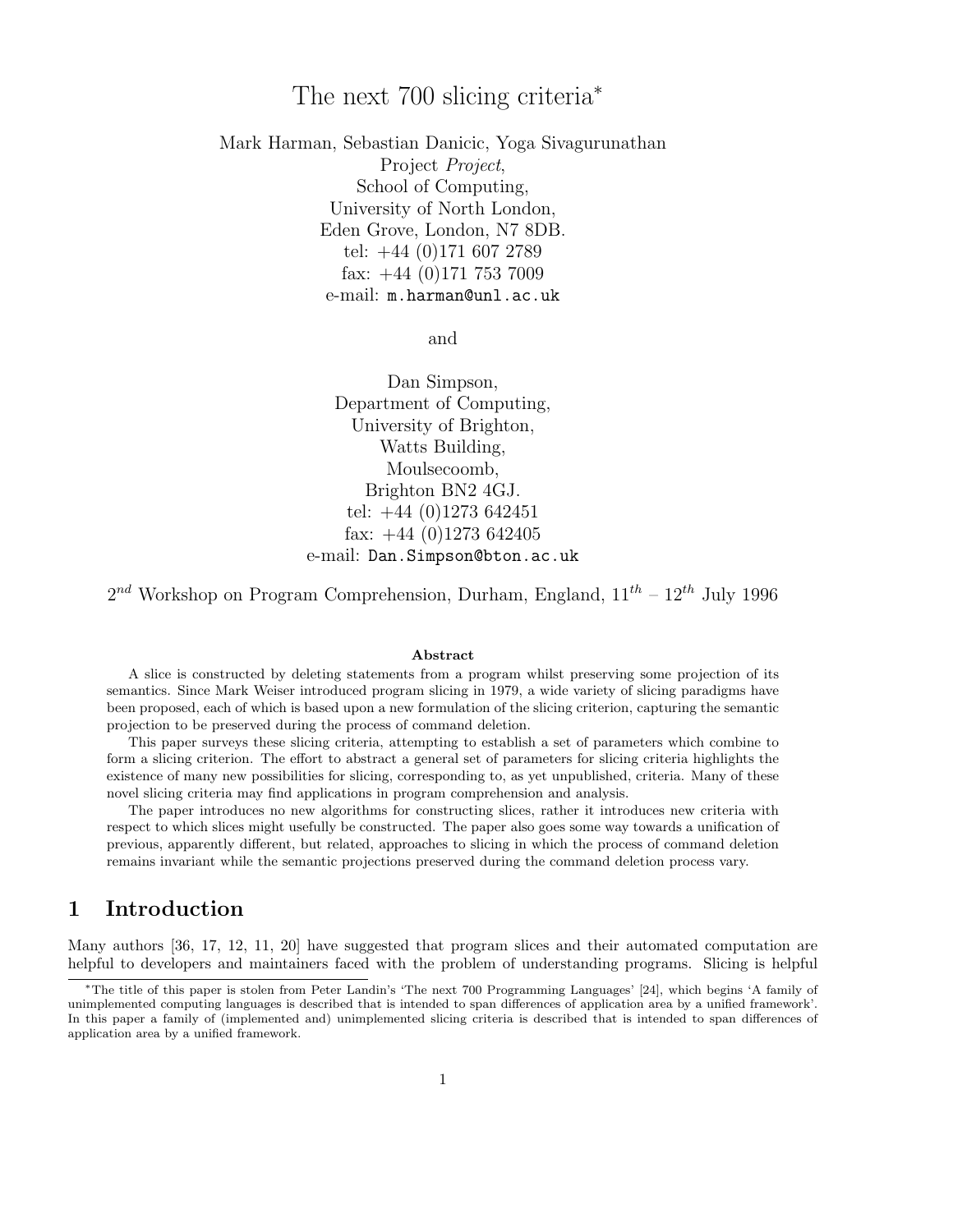in program comprehension because a slice is a simplified version of the original program, constructed with a specific analysis in mind. Slicing removes parts of the syntax of the program which are not relevant to the analysis in hand, avoiding unnecessary effort on the part of the programmer/maintainer.

The past five years have witnessed a dramatic rise in the volume of literature on program slicing and related source code analysis techniques. This has served to dramatically increase the scope for defining slicing criteria.

In 1991 Venkatesh [34] provided a formal description of program slicing<sup>1</sup>, together with a comparative survey of slicing criteria. The present paper could be thought of as an informal, discursive sequel to Venkatesh's paper. Venkatesh draw attention to three orthogonal slicing dimensions, each of which offered a boolean choice. A slice could be static or dynamic, it could be constructed in a forward or backward direction and it could be either an executable program or merely a set of statements related to the slicing criterion.

The present paper identifies four parameters (dimensions in Venkatesh's terminology), the values of which form part of the definition of a slicing criterion. For these four parameters the admissible values are not boolean, but are drawn from a finite set of possible values. A further 'boolean' parameter which controls the choice of whether strict or lazy semantics is to be preserved is also identified. Finally, the direction of the slicing process — forward, backward, either or both is identified as a part of any slicing criterion.

Many of the possible criteria identified by this treatment have yet to be discussed in the literature, let alone implemented. However, the source code for the static and dynamic tools Unravel and Spyder [26, 2] have been made publicly available. This has considerably enriched the potential for practical advances in slicing technology. Recent work has also enriched the variety of criteria with respect to which a slice may be constructed [32, 6, 20]. It is hoped that the wide availability of slicing technology will stimulate development of tools for constructing these new forms of slice.

Slicing, in a very general sense, is a program transformation which preserves some projection of the semantics of the original program. A particular approach to slicing is defined by describing the aspect of the program to be preserved and the nature of the transformations to be performed upon the program to construct a slice. The aspect of the program which must be preserved is captured by the slicing criterion.

Almost without exception<sup>2</sup>, the published work on slicing is concerned with a very simple program transformation — that of command deletion. Therefore a less general characterisation of slicing is the process of deleting commands from a program, whilst preserving some aspect of its behaviour as captured by the slicing criterion. It is this characterisation of slicing which shall be adopted throughout the paper. The exception to this comes with the treatment of forward slicing, in which statements are added to an (initially) empty program to form a slice. This is to be expected as the goal adopted in this paper with regard to the formulation of the forward criterion is to provide a 'mirror image' of the backward criterion.

The rest of the paper is organised as follows:-

Section 2 introduces Weiser's original definition of a slice, which is termed a 'static backward slice' in Venkatesh's comparative study, to distinguish it from later developments<sup>3</sup>.

The first deviation from Weiser's original formulation of the slicing criterion was Korel and Laski's introduction of the dynamic slice, covered in section 3. As discussed in section 3, Korel and Laski base their slicing criterion on the trajectory induced by the input supplied to a program, and refer not to a point in a program, but a point along this trajectory. This has the important consequence that the Korel and Laski formulation of dynamic slicing introduces not one, but two new slicing criteria parameters — the input sequence and the 'iteration count'. Section 4 isolates the iteration count from Korel and Laski's dynamic slicing criterion, allowing it to be considered independently of any other parameters.

As well as surveying the slicing literature at the time, Venkatesh's paper on the semantics of program slicing

<sup>1</sup>Venkatesh's semantic description was cast in terms of a novel denotational description of a labelled structured language using a concept of contamination. The idea was to capture the set of labels which identify statements and predicates whose computation would become contaminated were some particular variable to be corrupted. Contamination propagates through the semantic description of a program in much the same way that data dependence and control dependence propagate through the Program Dependence Graph (PDG) in slice construction using the PDG approach [30, 18].

 ${}^{2}$ A few definitions of slice exist [15, 17, 8], in which a slice need not be a syntactic subset of the program from which it is constructed. The set of transformations admissible for the construction of a slice is another parameter contributing to the definition of program slicing. In the present paper, this will not be considered, as the treatment is already somewhat cluttered by the variety of slicing criteria considered.

 $3$ This addition of extra adjectives, corresponding to extra parameter instantiations, in the definition of the slicing criterion will, with recent developments, become rather cumbersome. For example, static slicing should, perhaps now, be referred to as 'static, backward, lazy, executable, singleton slice point, singleton iteration count slicing'. The formal lattice theoretical model suggested (though little developed) in the present paper will, the authors hope, go some way to ameliorating this terminological explosion.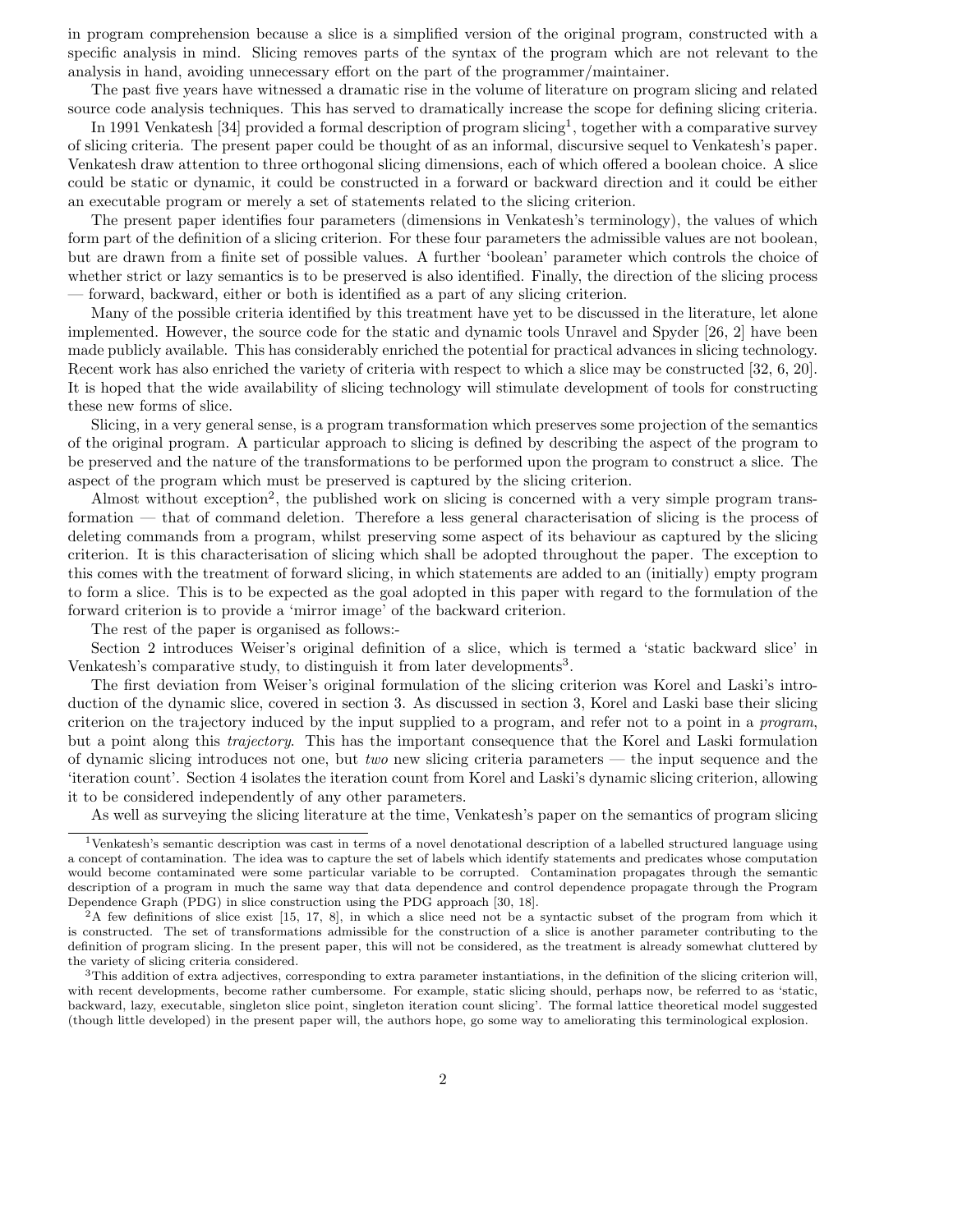[34] introduced a new 'quasi-static' formulation of slicing. A number of recent publications [11, 6, 32, 15] introduce similar, but richer, formulations of 'quasi-static' slicing. These 'quasi-static' criteria are considered in section 5, which shows that quasi-static slicing introduces another orthogonal slicing criterion parameter — the set of initial states for which a slice must preserve a semantic projection of the original program. The inclusion of a set of initial states allows for a definition of a slicing criterion which subsumes the definition of Weiser's static slice, Canfora and De Lucia's conditioned slice<sup>4</sup>, Tip's constrained slice and Venkatesh's quasi-static slice, but not (due to the presence of the iteration count) of Korel and Laski's dynamic slice.

Sections 6 and 7 briefly review well-known variants on the slicing theme — respectively the concept of a slice as merely a set of statements, (rather than a program whose execution preserves a projection of the original's semantics) and the concept of a slice constructed in the 'forward' (rather than the 'backward') direction. Forward slices, as introduced by Horwitz et al [19], are not executable programs. A natural variant of forward slicing is introduced in section 7, for which forward slices are executable. This is important as it allows forward slicing to be defined as a semantic projection preserving process, revealing it to be a true mirror image of backward slicing.

Until section 8, program semantics will be considered to be lazy. Section 8 briefly reviews the concept of nontermination preservation during slicing (introduced by Kamkar [21]). Following Cartwright and Felleisen's work [7] it is argued that non-Kamkar definitions of slicing preserve a projection of the lazy semantics of the original program, whilst Kamkar-slicing preserves its strict semantics. The issue is closely related to the observation by Cartwright and Felleisen [7] that the implied semantics of a Program Dependence Graph dominate the semantics of the program from which the graph is constructed.

Sections 9 and 10 briefly review end slicing and decomposition slicing, introduced by Lakhotia [23] and Gallagher and Lyle [14].

In section 11 the analyses of the preceding sections are drawn together in a table which identifies the parameters which combine to form many known and novel slicing criteria.

Finally, in section 12, the possibility of simultaneous slicing (slicing with respect to a set of slicing criteria) is considered. This possibility allows the approaches described in section 11 to be interwoven to yield an even richer tapestry of slicing criteria. The paper concludes with the suggestion that a formal framework for describing this wide variety of slicing criteria is extremely desirable as a formal tool for managing the explosion in available slicing criteria.

## 2 Static slicing

The first published definition of a program slicing was given by Mark Weiser, who introduced the concept of program slicing in his 1979 doctoral thesis [35]. His definition of a slice is given in definition 1 below.

**Definition 1 (Static Backward Slice)** The slicing criterion is a pair  $(V, n)$ , where V is a set of variables, and n is a point of interest within p. A slice of p is any program which has the same effect as p upon the variables in  $V$  at  $n$ .

Slicing has many applications. The first to be proposed was the application to the problem of debugging. Consider the example program fragment in figure 1.

The original program in figure 1 is supposed to calculate the sum and product of numbers between one and n. The sum is calculated correctly but the product is not. In identifying the bug which causes the program to misbehave, there is no point in considering statements which have no effect upon the final value of the variable p, which stores the product. Static slicing on the final value of the variable p removes these unnecessary lines from the program thus saving wasted debugging effort.

The important theoretical aspect of the slice w.r.t.  $({p}, 10)$  is the way is preserves, not the conventional semantics of the original program, but a projection of its semantics. Rather than preserving the state mapping denoted by the original program (as conventional transformation would typically be required to do), slicing w.r.t.  $({p}, 10)$  preserves the state mapping when states are domain restricted to p. The justification for slicing's simplifying power rests upon this 'projection semantics'.

 $4T_0$  be precise, the inclusion of a set of initial states does not subsume the definition of a conditioned slice, rather, it is equivalent to it.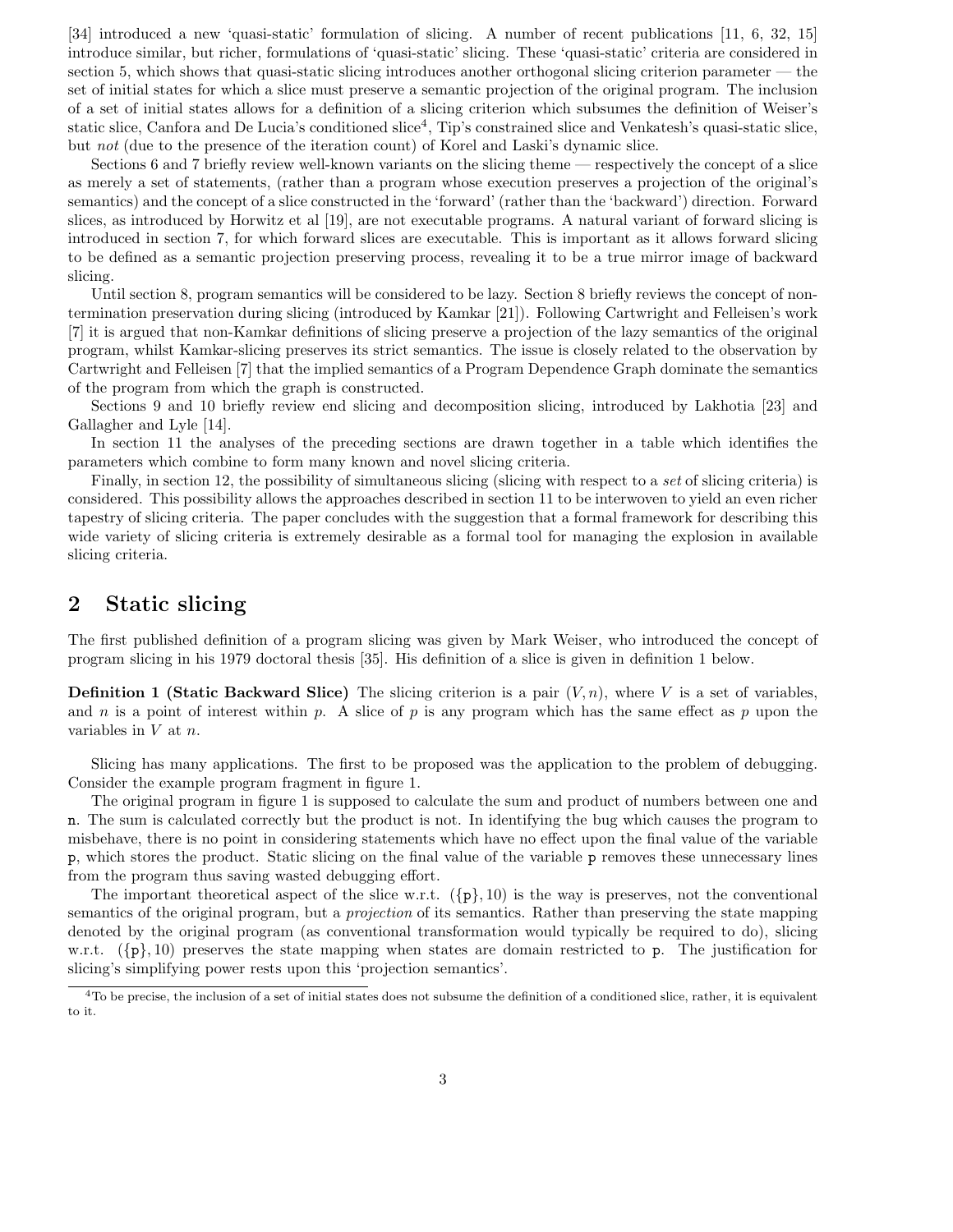| 1                | $scan f("%d", \&n);$ | $1 \quad$                  | scan f("%d", kn); |  |
|------------------|----------------------|----------------------------|-------------------|--|
| 2                | $s=0$ ;              |                            |                   |  |
| 3                | $p=0;$               | 3                          | $p=0;$            |  |
| 4                | while $(n>1)$        | 4                          | while $(n>1)$     |  |
| 5                |                      | 5                          |                   |  |
| 6                | $s = s + n$ ;        |                            |                   |  |
| 7                | p=p*n;               |                            | p=p*n;            |  |
| 8                | $n=n-1$ ;            |                            | $n=n-1$ ;         |  |
| 9                |                      | 9                          |                   |  |
| 10               | printf("%d",p);      |                            |                   |  |
| Original Program |                      | Slice w.r.t. $(\{p\}, 10)$ |                   |  |

Figure 1: Weiser's Static Slice

|                  | $scan f("%d",\&n);$ |   |                                |
|------------------|---------------------|---|--------------------------------|
| 2                | $s=0$ ;             |   |                                |
| 3                | $p=0;$              | 3 | $p=0;$                         |
| 4                | while $(n>1)$       |   |                                |
| 5                |                     |   |                                |
| 6                | $s = s + n$ ;       |   |                                |
| $\overline{7}$   | $p=p*n;$            |   |                                |
| 8                | $n=n-1$ ;           |   |                                |
| 9                |                     |   |                                |
| 10               | print("%d", p);     |   |                                |
| Original Program |                     |   | Slice w.r.t. $({p}, 10) < 1 >$ |

Figure 2: Dynamic Slicing

## 3 Dynamic Slicing

Static slices must preserve a projection of the semantics of the original program for every possible execution of the program. This tends to yield rather large slices for most 'well written' (i.e. cohesive) programs. This observation was the motivation for work on the use of slicing as the basis for the calculation of measurements of program cohesion [4, 29, 27, 25, 28, 31, 16].

However, the original impetus for the development of program slicing arose because of the use of slices in bug-location. This goal, combined with the disappointingly large slices which were constructed from static slicing algorithms gave rise to an interest in dynamic forms of slice.

Korel and Laski [22] were the first to introduce such a dynamic definition of a slice. A dynamic slice need only preserve the effect of the original program upon the slicing criterion when supplied with input  $x$ . The dynamic paradigm is ideally suited to bug-location, because a bug is typically detected as the result of the execution of a program with respect to some specific input, rather than by static consideration of the program's properties.

Consider, again, the example in figure 1. Suppose the original program has been executed and the value entered for the variable n was 1. The value printed at the end of the execution is incorrect — it is 0 when it should be 1. To locate the bug which causes this error a dynamic slice is constructed (see figure 2). The dynamic slice only identifies those statements which contribute to the value of the variable p when the input 1 is supplied to the program. Locating the bug (the faulty initialisation of p) in terms of the dynamic slice is thus easier than with either the original program or the corresponding static slice.

This is a rather extreme example of a dynamic slice, because the input causes the while loop to be ignored. However, dynamic slicing allows an improvement in precision in several ways. Clearly statements which remain unexecuted are not included in a dynamic slice. In addition, statements which are executed and create data and control dependencies may be removed from the slice should these dependencies be subsequently 'overwritten'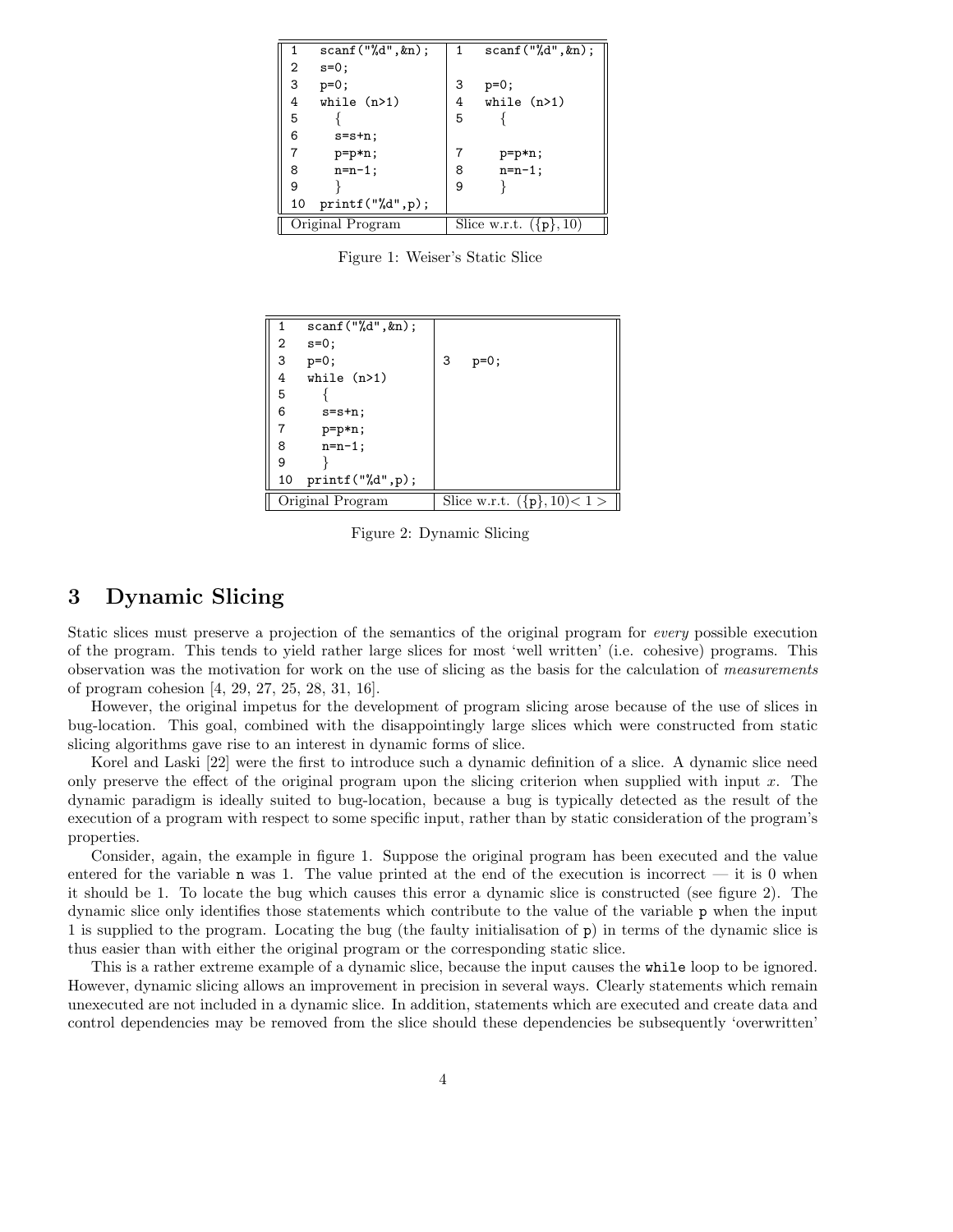during the execution. Also a dynamic slicing algorithm has available more precise information concerning the value of array indexes, allowing a more finely grained analysis of the dependencies which arise as array elements are defined and referenced<sup>5</sup>.

A pure definition of dynamic slicing (so-named for reasons which will become clear shortly) is given in definition 2 below.

**Definition 2 (Pure Dynamic Slice)** A dynamic backward slice of a program  $p$  is constructed with respect to a slicing criterion  $(V, n, x)$ , where V is a set of variables, n is a point of interest within p and x is an input sequence. A dynamic backward slice preserves the projected meaning of  $p$  with respect to  $V$  at  $n$  when supplied with the input  $x$ .

Definition 2 is not the definition put forward by Korel and Laski. Their definition (called a KL-slice in this paper) is given in definition 3 below:

#### Definition 3 (KL slice)

Let  $C = (x, I<sup>q</sup>, V)$  be a slicing criterion of a program P and T a trajectory of P on input x. A KL dynamic slice of P on C is any executable program  $P'$  that is obtained from P by deleting zero or more statements from it and, when executed on input x, produces a trajectory  $T'$  for which there exists an execution position  $q'$  such that:

 $F(T', q') = DEL(F(T, q), T(i) \notin N'$  and  $1 \leq i \leq q$ ) for all  $v \in V$ , the value of v before the execution of instruction  $T(q)$  in T equals the value of v before the execution of instruction  $T'(q')$  in  $T'$  $T'(q') = T(q) = I$ 

where  $N'$  is a set of instructions in  $P'$ .

The definition uses two auxiliary functions on sequences, F and DEL.  $F(T, i)$  is the 'front' i elements of T from 1 to i inclusive.  $DEL(T, \pi)$  is a filtering operation, which takes a predicate  $\pi$  and returns the sequence obtained by deleting elements of T which satisfy  $\pi$ .

Definition 3 is constructed for a point of interest, n, not in the program, but in the trajectory of the program induced by the input x. This means that the definition also introduces the independent concept of an iteration count for which a slice is constructed. The concept of an iteration count is distilled into a separate slicing criterion parameter in the next section.

### 4 Iteration Count

For one point in the program, there will be zero or more corresponding points in the trajectory of the program induced by some input. Each point in the trajectory corresponds to an execution occurrence of the corresponding point in the program. A new 'iteration-count dependent' definition of a static backward slice is thus possible. This iteration-count slice is defined in definition 4 below. From definition 4 a separate definition of 'dynamic iteration slice' (corresponding to Korel and Laski's definition of 'dynamic slice') can be obtained by taking the union of the definitions of pure dynamic slice and (static) iteration slice.

**Definition 4 (Iteration Slice)** A (static) iteration slice s of a program  $p$  is constructed with respect to a slicing criterion  $(V, n, i)$ , where V is a set of variables, n is a point of interest within p and i is a natural number. s must preserve the projected meaning of p when execution reaches n for the  $i<sup>th</sup>$  occasion.

Definition 4 can clearly be generalised to cater for a set of iteration counts. This yields the 'general iteration slice' (definition 5) below:

**Definition 5 (General Iteration Slice)** A general (static) iteration slice s of a program p is constructed with respect to a slicing criterion  $(V, n, I)$ , where V is a set of variables, n is a point of interest within p and I is a set of natural numbers. The slice s must preserve the projected meaning (with respect to V) of p when execution reaches *n* for the  $i^{th}$  occasion where  $i \in I$ .

 $5$ This is the motivation for Bell and Munro's use of dynamic analysis to inform static analysis [3].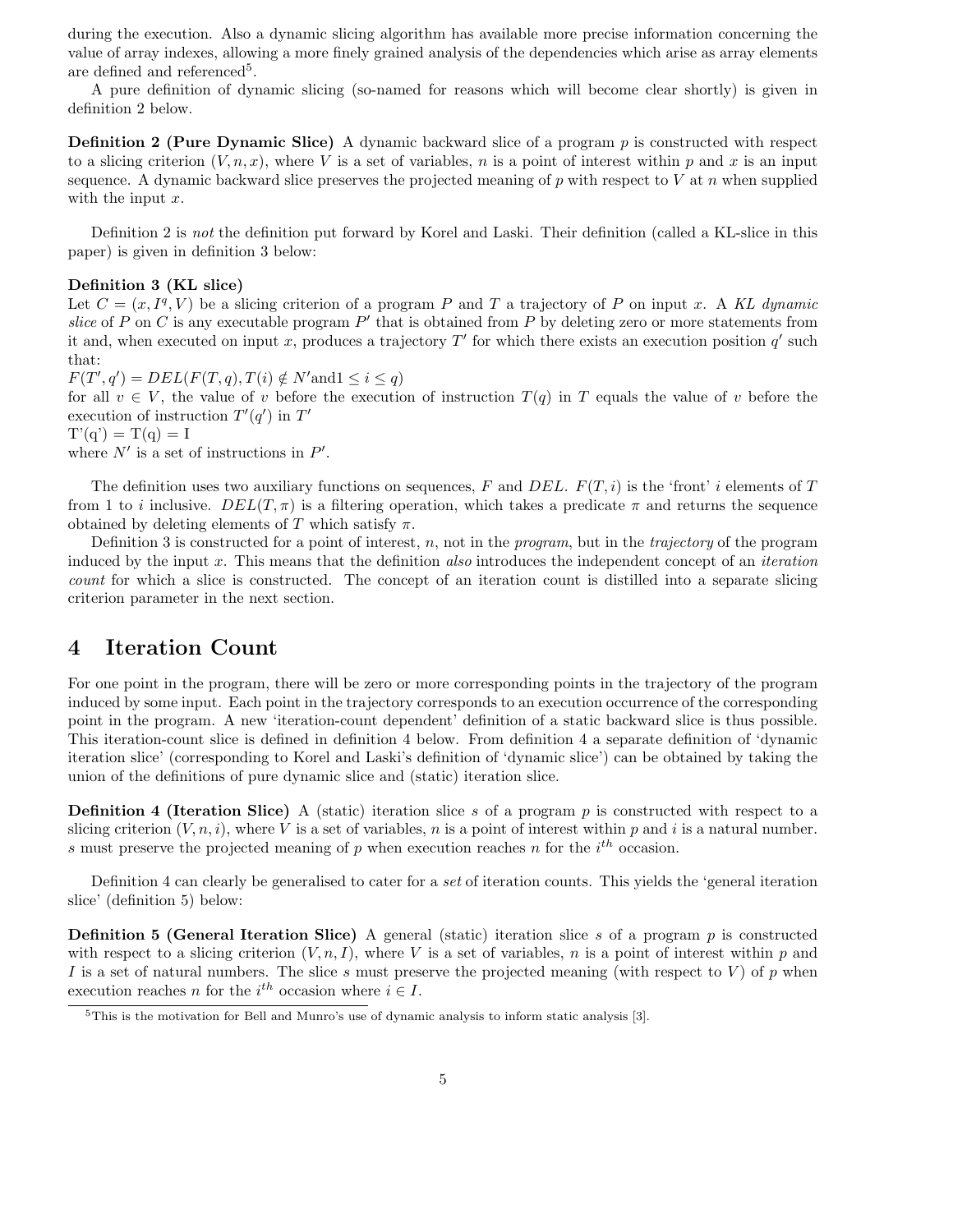| 1 | while(i < j) |
|---|--------------|
| 2 |              |
| 3 | z<br>у;      |
| 4 | x:<br>v<br>= |
| 5 | $x =$<br>p;  |
| 6 | $i=i+1$ ;    |
|   |              |

Figure 3: Iteration Sensitive Dependence

| $\mathbf{1}$   | scan f("%d", & x);   |
|----------------|----------------------|
| $\overline{2}$ | $scan f("%d", \&y);$ |
| 3              | if $(x>=0)$          |
| 4              | $p = x*y;$           |
| 5              | else                 |
| 6              | $p = y*y;$           |
| 7              | print(f("M", p);     |

Figure 4: Quasi Static Slicing

Observe that the conventional definition of static backward slice (definition 1) is obtained from definition 5 but putting  $I = \mathbb{N}$ , while the definition of a static iteration slice (definition 4) is obtained by putting  $I = \{i\}$ .

The concept of an iteration number is thus an independent aspect of a program's execution with respect to which slicing criteria may be defined. The iteration concept may be useful in understanding why a program produces incorrect output for some variable on some specific execution of a statement.

Consider, the example in figure 3. On the initial execution of the loop the variable z depends upon the initial value of y (but does not depend upon the assignments at lines 4 and 5). On the second iteration of the loop the value of z does not depend upon the initial value of y, but does depend upon the assignment at line 4. By the third iteration (and on all subsequent iterations) the value of z depends upon both lines 4 and 5. Slicing with respect to different iteration counts of line number 3 will thus produce different slices. Without the ability to define iteration count(s) in slicing criteria, slicing on line 3 would include the entire program.

## 5 Quasi–Static and Conditioned Slicing

In order to establish a compromise position between the two extremes of static and dynamic slicing criteria, Venkatesh [34] introduced the concept of a quasi-static criterion. Instead of naming a specific input in the slicing criterion, Venkatesh's quasi-static slicing criterion names a prefix of the input. Thus a quasi-static slice is constructed with respect to a set of 'possible inputs' to the program, all of which agree on some input prefix. As the length of this prefix may be zero or may be the length of the entire sequence, Venkatesh's quasi-static criterion subsumes both static and dynamic criteria as special cases<sup>6</sup>.

Consider the program in figure 4. If the first input value entered is -1 then line 4 will not be executed and therefore need not be in any slice constructed with respect to this partial input information. The enrichment of the criterion to include partial information in this manner is reminiscent of work on partial evaluation of programming languages [5].

Canfora et al [6], introduced definition 6 of slicing which generalises Venkatesh's quasi-static slice to that of a 'conditioned slice', which is constructed with respect to a set of possible input states, characterised by a universally quantified, first order predicate logic formula. The free variables of this formula are a subset of the input variables to the original program. Harman et al [17] introduced a similar definition of a 'general quasi

 $6$ Venkatesh's original formulation [34] involves slicing 'at the end of the program' (what Lakhotia [23] terms 'end slicing' (see section 9)). Strictly speaking, therefore, Venkatesh's quasi-static slicing subsumes neither static nor dynamic slicing, although an obvious generalisation does.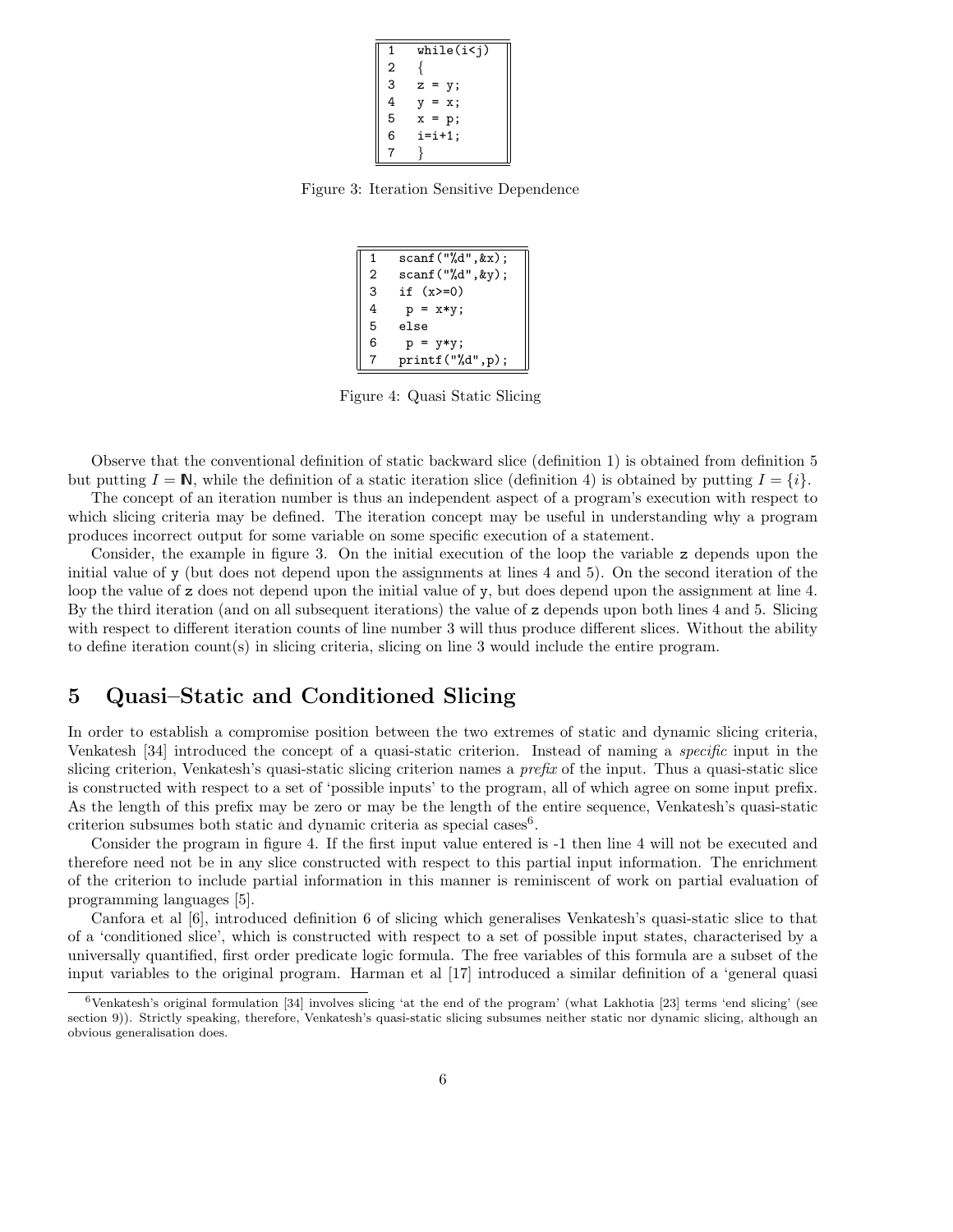1 scanf("%d",&x); 2 scanf("%d",&y); 3 if(x>y) 4 z = 1; 5 else 6 z = 2; 7 printf("%d",z);

Figure 5: Conditioned slicing

static' slice, for which construction is not limited to command deletion. Tip [32] introduced a term rewriting algorithm which constructs a more restricted<sup>7</sup> form of conditioned slice, called a 'constrained slice'. For a constrained slice the set of possible input states is characterised by a predicate in the programming language<sup>8</sup>.

**Definition 6 (Conditioned Slice)** A conditioned slice of a program  $p$  is constructed with respect to a quadruple  $(I, n, \pi, V)$ , where I is a set of variable names whose value is obtained from the input sequence, n is a point of interest within p,  $\pi$  is a predicate whose free variables are a subset of I and V is a set of variable names. A conditioned slice must preserve the projected meaning (with respect to  $V$ ) of p, when executed in an initial state satisfying  $\pi$ .

Consider the example program in figure 5. If the program is executed in a state in which the value read into x is greater than the value read into y then line 6 will not be executed and therefore need not appear in any slice constructed with respect to such a set of initial states.

Conditioned slicing is a significant advance on both static and dynamic slicing, as it subsumes both as special cases, in addition to making possible a wide spectrum of intermediate possibilities. Conditioned slicing also subsumes Venkatesh's concept of a quasi-static slice.

Specifically:

- To capture the pure dynamic slicing criterion (definition 2), the predicate mentioned in the conditioned slicing criterion will equate a value with each variable  $9$  — that is, the value that is assigned from the input sequence x.
- To capture the static slicing criterion the predicate mentioned in the conditioned slicing criterion will simply be the constant nullary predicate 'true', since a static slice must preserve the projected meaning of the original program regardless of the initial state.
- To capture Venkatesh's quasi-static criterion the predicate mentioned in the conditioned slicing criterion should equate a value with each variable assigned a value from the input prefix mentioned in the quasistatic slicing criterion.

For example, the conditioned slicing criterion can capture the fact that the initial value of  $x$  is  $-1$ , thus the conditioned slice of the example in figure 4 can be used in place of the quasi-static slice constructed for an input sequence which begins with the value -1. Moreover, the conditioned criterion could capture the more general situation in which the initial value of x is simply some negative number. This captures not one, but all, of the cases in which line 4 will fail to be executed. Also, observe that the quasi-static criterion cannot capture the situation where x is greater than y (in which case the example in figure 5 will fail to execute statement 6). The best that could be achieved in such a situation would be to specify both the initial value of x and that of y, in which case quasi-static slicing would simply degenerate to dynamic slicing.

<sup>7</sup>The current implementation of constrained slicing allows equality and relational operators in 'constraints'. Constraints play an identical role to conditions in conditioned slicing. However, this is an implementation decision — the definition of constrained slicing, can, in theory, allow for an arbitrary set of initial states [33].

 ${}^{8}$ To be precise, Canfora et al [6] introduce conditioned slicing in terms of a condition from the programming language notation, whereas De Lucia [11] generalises this condition to be an arbitrary, universally quantified, formula of first order predicate logic.

 $9$ De Lucia [11] uses subscripts to denote different values stored in the same variable location during different iterations of a loop.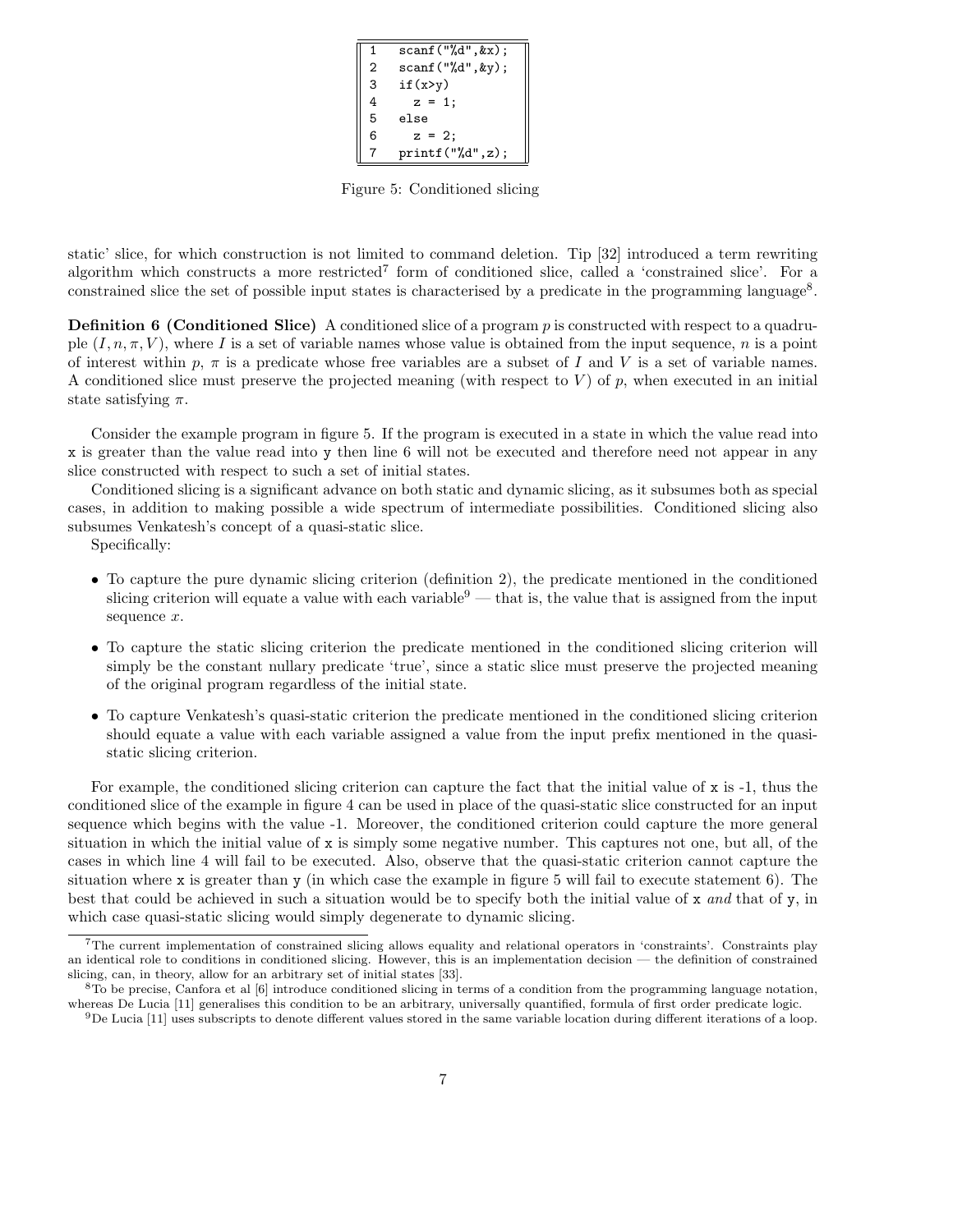Observe that conditioned slicing cannot, however, capture Korel and Laski's definition of a dynamic slice (definition 3), as this definition involves the concept of an iteration count. Clearly however, it would be possible to augment the conditioned slicing criterion with an extra iteration count parameter, thereby allowing it to subsume the definition of dynamic slicing introduced by Korel and Laski. It is not presently obvious what practical ramifications for conditioned slicing algorithm design would result from such an augmentation of the conditioned slicing criterion.

Finally, it is worth noting that the conditioned criterion need not be constructed with respect to a set of inputs, but could, more generally, be constructed with respect to a set of initial states. The would allow the technique to be applied to arbitrary code fragments in which some variables are 'uninitialised'.

### 6 Non–Executable slices

Agrawal and Horgan [1] and Horwitz et al [18] introduce the concept of a slice as a set of statements for the dynamic and static slicing paradigms respectively. These forms of slice are not executable programs and, as such, it is not possible to capture the semantic properties of a slice in terms of the equivalence preserved by the slicing process with respect to the original program. Such definitions of slicing are thus beyond the scope of the present treatment.

## 7 Forward Slicing

Hitherto in this paper, all definitions of slicing considered have been 'backward' definitions of slice. Horwitz et al [19] introduced the concept of a forward slice. As introduced in [18] a forward slice consists of the set of statements affected by the slicing criterion (whereas a backward slice consists of those statements which affect the slicing criterion). This is the conventionally accepted definition of forward slicing taken from [19], and repeated in definition 7 below:

#### Definition 7 (Conventional Forward Slice)

A forward slice is constructed from a program, p, with respect to a pair  $(V, i)$ . It is the set of statements and predicates which are affected by the values of any of the variables in  $V$  at  $i$  in  $p$ 

However, as indicated in the previous section, the conventional definition of a forward slice leads to slices which are 'not executable', placing the slices so-defined beyond the scope of the present treatment. Fortunately, it is possible to define a form of 'forward' slicing which is faithful to the spirit of forward slicing and for which the slices constructed will be executable programs.

Instead of defining of forward slice to contain those components of the program which are affected by the slicing criterion, it is possible to define a forward slice to be a program whose execution is unaffected by the slicing criterion. The 'unaffected' version is simply the complement of the set of statements in the forward slice as given by definition 7.

Consider the example program in figure 6. Forward slicing with respect to the criterion  $(1,\{y\})$  will reveal that the criterion affects line 5 (by forward data flow) and line 6 (by forward control flow). According to definition 7 of a forward slice, the slice therefore consists of lines 5 and 6 alone. Although this slice is a program which can be executed, it is termed a 'non-executable slice' because it cannot be related to the execution of the original program from which it is constructed.

By contrast, the complement of the traditional forward slice (those lines which are definitely not affected by the slicing criterion) consists of lines 1,2,3,4 and 7. The lines form an executable program which is related to the original because it produces the same final state when both are executed in initial states projected onto the complement of the variables of the slicing criterion.

This definition of forward slice seems to be, at least theoretically, a more natural mirror image of backward slicing, since both forward and backward slicing will be executable programs, related to the original program by the manner in which they preserve properties of its execution.

Definition 8 (Executable Forward Slice) An executable (static) forward slice is constructed with respect to a slicing criterion,  $(V, n)$  by adding statement to an (initially) empty program. The forward slice must have the same meaning as the original program when the state at  $n$  is projected onto  $V$ .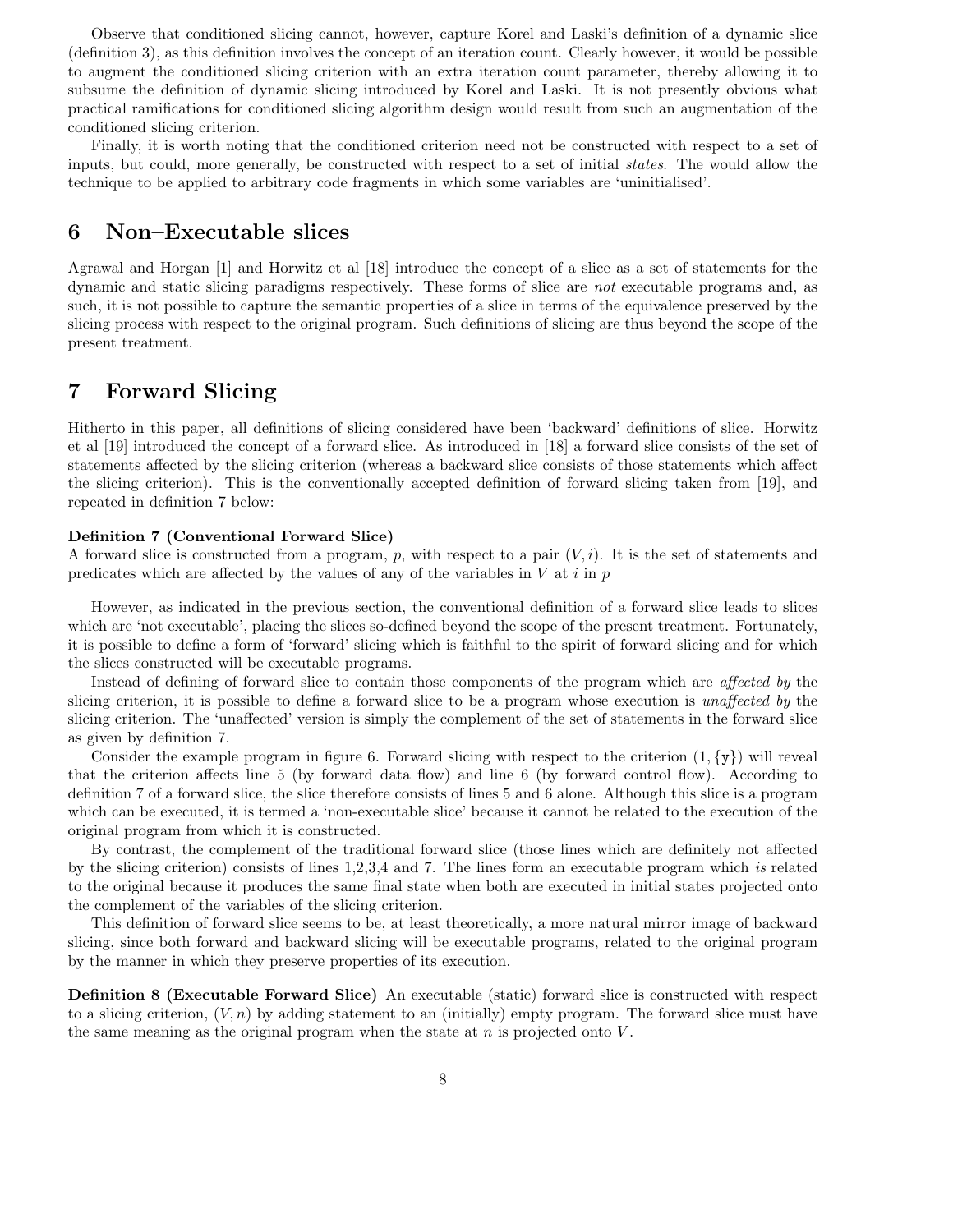| 1              | х=у;                    |
|----------------|-------------------------|
| $\overline{2}$ | if (p <q)< td=""></q)<> |
| 3              |                         |
| 4              | $z=z+1$ ;               |
| 5              | if (y <q)< td=""></q)<> |
| 6              | $z=z-1$ ;               |
|                |                         |

Figure 6: Forward slicing

| 1 | $while(y!=N)$ |
|---|---------------|
| 2 | $y = y + 1$ ; |
| 3 | x=1;          |
| 4 |               |

Figure 7: Non-Termination Preservation

Whereas the backward slice is constructed by deleting commands from the original to form a slice, the forward slice is constructed by adding commands from the original to an (initially) empty program. The best backward slice is the smallest program which preserves the effect of the original program upon the slicing criterion, while the best forward slice in the largest program upon which the complement of the slicing criterion has no effect.

This appears (at least to the authors) to capture the desired property of a forward slice — namely that it mirrors the definition of a backward slice. It should ne possible, with this, slightly altered, definition of a forward slice, to define a forward slice in terms of a set of corresponding backward slices.

Finally, as the new definition of forward slice proposed here is simply the complement of the original definition proposed by Horwitz et al, it would clearly be possible to maintain the original 'set of statements' view of the contents of the forward slice, and merely and an extra complement operation to the definition.

### 8 Non–Termination preservation

All definitions of slicing considered in this paper have been constructed with respect to the lazy semantics of the original program from which they are constructed. That is, the remark that a slice 'preserves a projection of the semantics of the original program' should be taken to mean that a slice 'preserves a projection of the lazy semantics of the original program'. This has the semantically interesting consequence that slicing may introduce termination (although it shall never introduce non-termination). Whilst lazy semantics is the norm for functional programming languages, it is not normally associated with the meaning of imperative programs, for which slicing is, almost exclusively, applied. The justification for this lazy perspective on the meaning of imperative programs is provided by Cartwright and Felleisen [7], who show that the semantics of program dependence graphs (from which slices are typically calculated) dominate the conventional semantics of the programs they represent.

Consider the example program in figure 7. A static slice constructed with respect to  $(x, 4)$  will (conventionally) contain line 4 alone. The fact that line four will never be executed when y is initially greater than N is of no consequence. In the lazy interpretation of the program's semantics one could imagine that the program is executed in parallel with a single processor for each variable, and with each processor only executing the statements necessary to define the value of its associated variable. The program may not terminate for the value of y, but it definitely does (under this interpretation) for the value of x.

Using Kamkar's definition of control dependence, line three will depend (by control flow) on line 1, and thus the slice on x will be the entire program.

The reason why slicing rests upon a lazy interpretation of imperative languages, derives from the conventional definition of control dependence [13]. According to this definition a predicate p controls a predicate or statement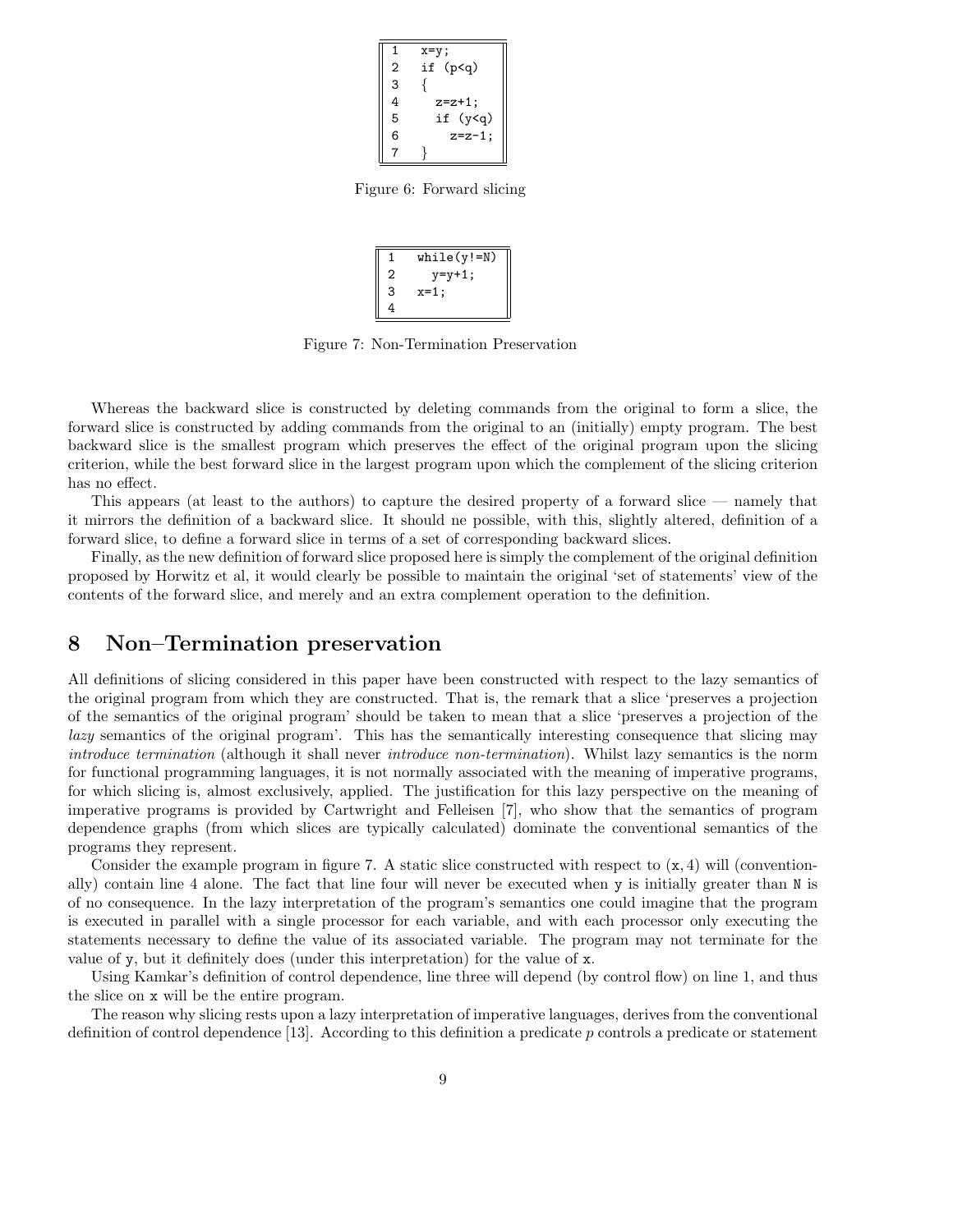n iff the evaluation of p 'decides' whether or not n is either definitely executed or possibly ignored. If such a predicate p controls the execution of a loop which fails to terminate then p only controls those statements in the body of the loop<sup>10</sup>. In particular, if n post dominates p then it is not controlled by p, even in situations where the evaluation of  $p$  may lead to non-termination.

Kamkar [21] introduces a definition of termination-preserving control dependence which contains the conventional control dependence relation. In addition to the conventional relation, in the termination-preserving control dependence relation a predicate  $p$  controls any node  $n$  which may fail to be executed as the result of a potentially non-terminating loop controlled by p.

The projection semantics to be preserved by slicing is another parameter to the definition of the slicing criterion. Using the conventional definition of control dependence, slicing will preserve a projection of the lazy semantics of the original program — slicing may introduce termination. Using Kamkar's definition of control dependence, slicing will preserve a projection of the strict semantics of the original program — a slice will respect the termination characteristics of the original.

The strict version of slicing will always create slices which are at least as 'thick' as the lazy version, which perhaps explains the relative lack of interest in this novel definition of control dependence within the context of slicing.

## 9 End Slicing

Lakhotia [23] introduces the concept of an end slice, based upon the static backward slice. An end slice is constructed simply with respect to a set of variables V. The point of interest in the original program, at which the slice is constructed, is derived from the program to be sliced. This point is simply the 'end' of the program. The aim is that an end slice captures the program components which contribute to the final value of the set of variables V.

Some care is required in the definition of the 'end of the program' however as, strictly speaking, a slice at the last line of the program cannot, by definition<sup>11</sup> include the last line. This issue highlights the rather awkward nature of describing slices with respect to *programs* and to 'points within programs', as the algorithms for slicing are all based upon the Control Flow Graph (CFG) or the Program Dependence Graph (PDG) of the program to be sliced. This issue of the point at which to construct a slice in order to capture the final value of a variable disappears in both the CFG and the PDG, which has an extra exit node, which is the last node on every path through the graph. The phrase the 'end of the program' thus refers to the exit node of the program's graph.

## 10 Decomposition Slicing

Gallagher and Lyle [14] introduce the concept of a decomposition slice, which captures all computation upon a chosen variable v. This is achieved by slicing the program at all points at which the variable v is output and also at the end of the program. Thus the point at which the slice is constructed is no longer required in the slicing criterion, rather it is calculated.

**Definition 9 (Decomposition Slice)** A decomposition slice s of a program  $p$  is constructed with respect to a variable v. It consists of the union of the static backward slices constructed for the criteria  $({v}, end)$  together with  $\{\{\{v\}, n_1), \ldots, \{\{v\}, n_m\}\}\,$  where  $\{n_1, \ldots, n_m\}$  is the set of lines at which v is output in p and end is the 'end' of the program p.

Observe that a decomposition slice contains an end slice.

According to definition 9 above, the decomposition slice could be viewed as a special case of simultaneous slicing, in which the set of slicing criteria are derived from the program and the variable of interest (see section 12).

Alternatively, decomposition slicing can be viewed as a variation on Weiser's original definition of a slice (definition 1 in this paper). Whereas Weiser's slicing criterion contains a set of variables and a single slice point,

 $10$ For unstructured programs the 'body' of a loop may be harder to describe, but the 'laziness' of the semantic projection which is preserved remains the same.

<sup>&</sup>lt;sup>11</sup> as preservation of the values of a set of variables at a point n in a program is taken to mean their preservation *immediately* before the execution of the corresponding node  $n$  in the CFG of the program.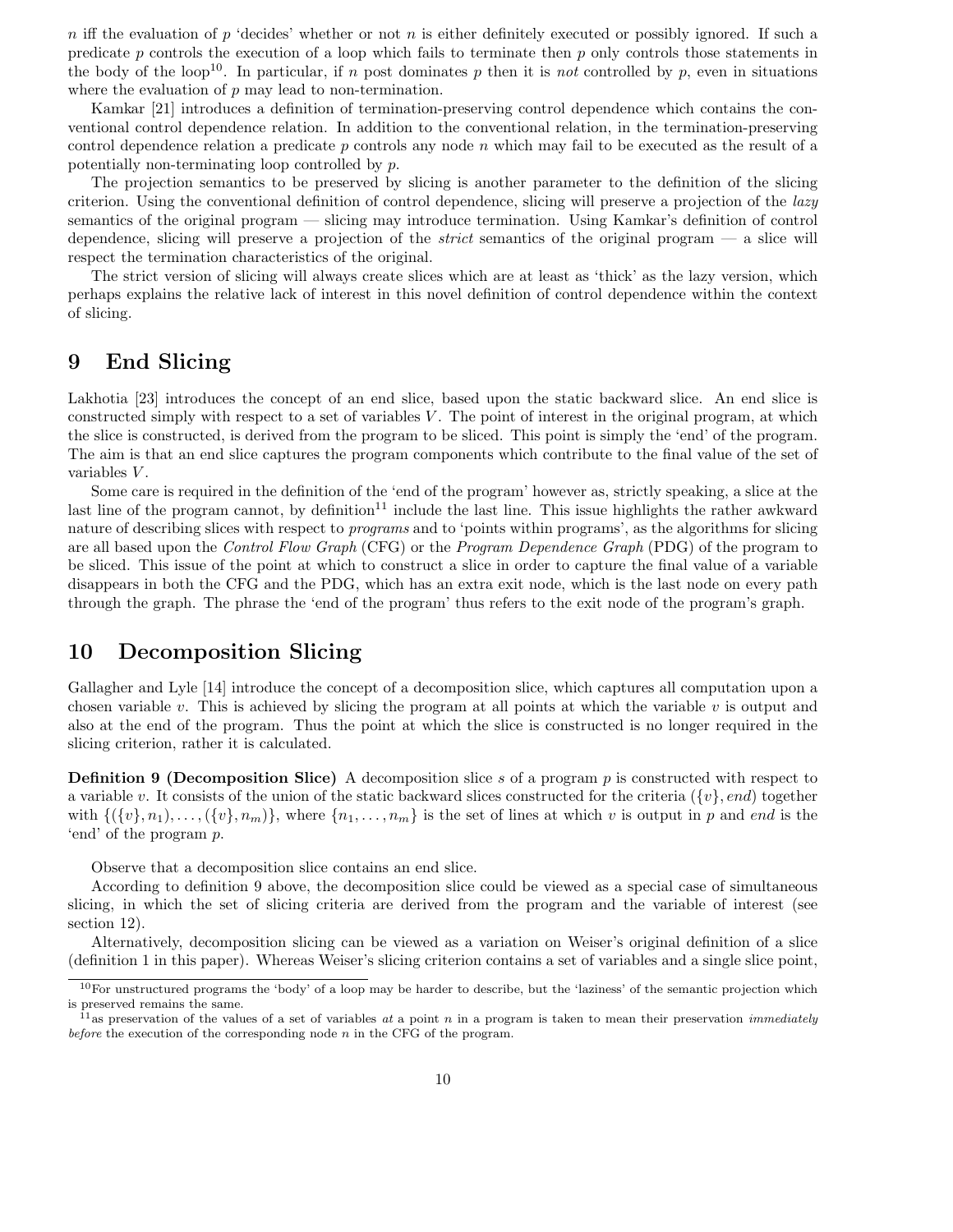the decomposition slice contains a set of points of interest (calculated from the program to be sliced) and a single variable.

This suggests the possibility of slicing not merely at a single point within the original program, but at an arbitrary number of points within the program, revealing that the conventional decision that the slice point is a single statement can easily be generalised. This observation yields the generalisation of Weiser's static slice given in definition 10 below:

**Definition 10 (Multi-Point Slice)** A multi-point slice s of a program  $p$  is constructed with respect to a pair  $(V, N)$ , where N is a set of points within p and V is a set of variables. A slice must have the same effect as p on all variables in  $V$  when a statement at any of the points in  $N$  is executed.

The decomposition slice can now be re-formulated in terms of multi-point slicing by definition 11 below:

**Definition 11 (Decomposition Slice)** A decomposition slice s of a program  $p$  is constructed with respect to a variable v. It is the static, multi-point, slice on  $({v}, {n_1, \ldots, n_m} \cup {end})$ , where  ${n_1, \ldots, n_m}$  is the set of lines at which  $v$  is output in  $p$  and end is the exit node of  $p$ .

# 11 The Variety of Slicing Criteria

The rows of the table in figure 8 set out some of the existing slicing criteria and some of the possible novel definitions of slicing criteria. The columns identify the parameters which define each criterion.

The set I refers to the set of all program variables, the set S to the set of all possible initial states. The corresponding columns of the table show the set of possible values admissible for each parameter, thus  $\{1\}$ in the column for iteration counts indicates that the slice only preserves a projection of the semantics of the original program at the first iteration of the slice point(s). This is written  $\{\{1\}\}\$ and not  $\{1\}$  as it is possible, for example, to have an entry of the form  $\{\{3\},\{2,6\},\{n \mid n > 30\}\}\,$  indicating that the admissible choices of iteration count are either 3 counts only, both 2 and 6 counts or all counts over 30. Similarly,  $\{S\}$  in the column for initial states indicates that, in all slicing criteria, all possible initial states are 'of interest'. This is simply a characterisation of static slicing.

The entry 'singleton' means that any single element of the appropriate set may be used, but that combinations are not allowed. For example, in the row for Weiser Static slicing, only a singleton set of slice points may be mentioned in the slicing criterion. There is freedom to choose the point of interest, but only one point of interest per slicing criterion is permitted.

The entry 'derived singleton' means that only one element is permitted and that there is no choice as to what that element is — its value is derived from the original program to be sliced. For example, the entry 'derived singleton' for the slice points in the row for Lakhotia End slicing indicates that only one point is permitted and that this value is derived — in this case it is the exit node of the original program's CFG.

The entry 'derived' indicates that a non–singleton set is possible, but that this set is derived from the original program, once again, allowing no choice. This is the case with Gallagher and Lyle's Decomposition Slice, for which the set of points of interest are calculated to be the points at which the variable of interest is output in the original program together with the 'end' of the original program.

The entries for the direction in which the slice is constructed are F for forward, B for backward,  $F \vee B$ meaning either forward or backward (or both) and  $F \wedge B$  meaning both forward and backward.

### 11.1 Novel Slicing Criteria

Many of the entries in figure 8 represent unpublished criteria. There many other criteria which have been omitted for brevity.

The most 'flexible' form of slicing (General Slicing) is that which allows a free choice in all parameters. This definition subsumes all the other definitions, but is really so general that it may not be helpful in practice. By contrast the 'Redundant Code' slicing criterion allows no choice in any of the possible parameters. For this definition a statement may only be removed if it has no effect upon any variable at any statement, on any iteration of the statement in either direction for any set of initial states. Clearly, for such a criterion the only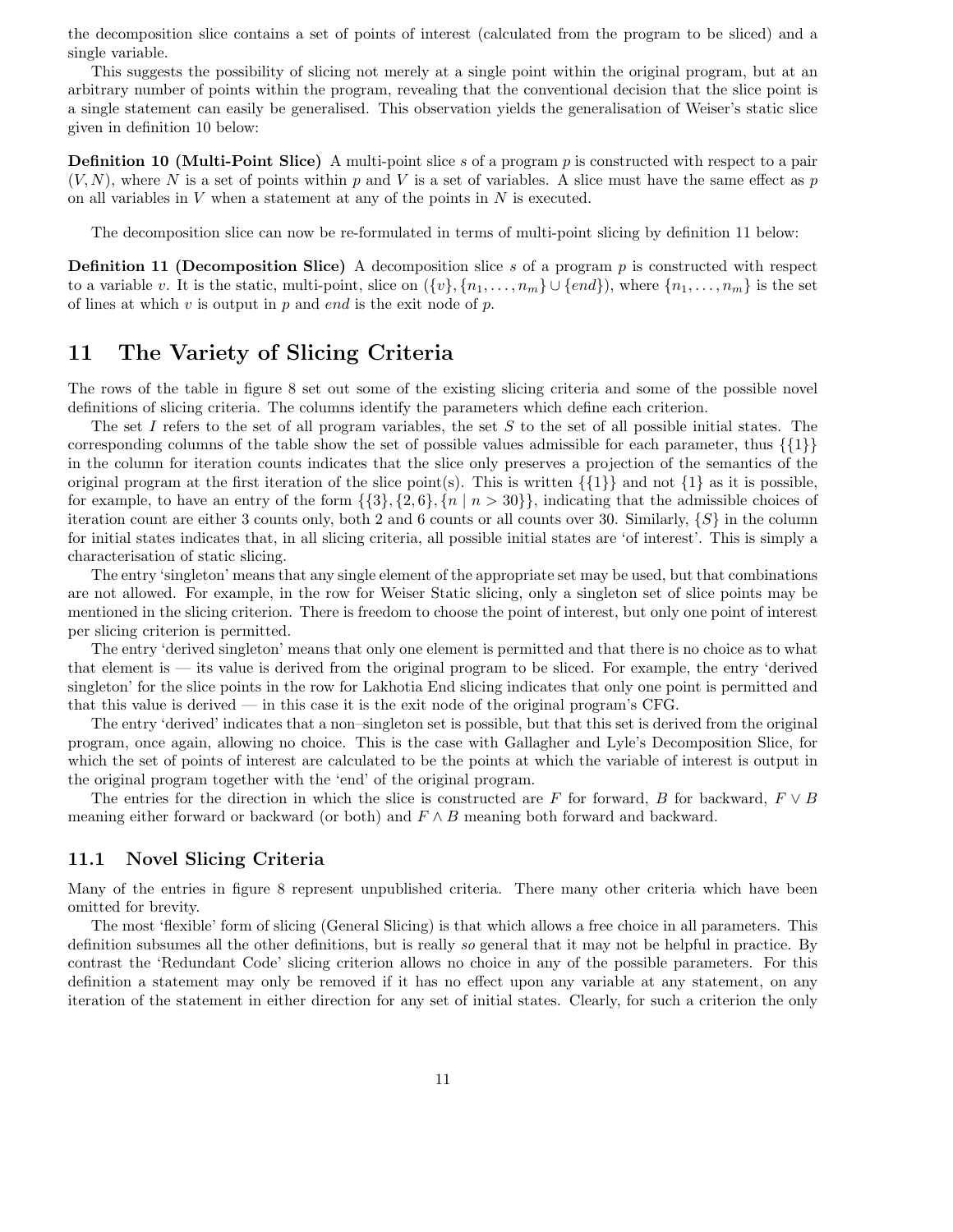statements which may be legally removed are those which can have little bearing<sup>12</sup> on the behaviour of the program. Slicing according to this criterion thus reduces to redundant code removal.

The General and the Redundant Code criteria form the upper and lower bounds of a lattice of potential criteria ordered elementwise by set inclusion on the first four columns of the table. In this ordering, backward and forward slicing are incomparable, but ∨ acts as a least upper bound operator and ∧ as a greatest lower bound operator in the lattice. With further work, the size of this lattice may increase due to the inclusion of extra slicing parameters. The goal of this paper is to encourage research into the nature of this lattice and the criteria slicing criteria to be found within it.

The 'conditioned program', as introduced by Canfora and De Lucia [6, 11], was not originally regarded as a form of slice. However, the analysis presented in this paper suggests that it could be by appropriate choice of parameters. Were it not for the set of initial states in the criterion for constructing a 'conditioned program' it would degenerate to the definition of a 'Redundant Code' slice. The algorithm described by De Lucia for constructing a conditioned program with respect to a set of states  $\Sigma$ , only removes statements which are not reachable when the program is executed in any state in  $\Sigma$ . In particular, it does not remove statements which never affect any variables (i.e. redundant code), but which are reachable from some state in  $\Sigma$  [10]. However, this algorithm for constructing conditioned programs calculates imprecise (but correct) slices in terms of the view, adopted here, of a conditioned program as a form of slice.

The three unpublished 'forward' criteria are simply forward versions of popular backward slicing criteria. The reason for drawing attention to them lies in their potential application to program comprehension (and subsequent maintenance activities). Using these forward slicing criteria, a programmer will be able to ascertain the potential effect of variables in a variety of initial starting conditions.

The naïveté referred to in the table is a reflection of the fact that for simultaneous slicing, different sets of variables may be associated with different points in the program, and perhaps, even with different iteration counts. Multi-point slicing is thus a much reduced form of simultaneous slicing, in which the same set of variables, of iteration counts and of initial states are associated with each point in the program. This observation leads one to believe that, perhaps even this attempt at a general treatment of slicing criteria, is too restrictive. Perhaps the various parameters available should not be independent. This issue is discussed in more detail in section 12.

The variable oriented slicing criterion is aimed at the comprehension of the overall computation upon a single variable at some point in the program, and thus bears a similarity to the Decomposition Slice of Gallagher and Lyle [14]. The variable oriented slice is, however, different to the Decomposition Slice in that it is constructed for a single point in the program (not a derived set of points as with the decomposition slice) and it is constructed for both its effect on the program that contains it (forward slicing) and for the effect the program that contains it has upon it (backward slicing). Variable oriented slicing provides information about the 'significance' of a variable in a program [16], it captures all the statements which contribute to the value of the variable and all those which will be affected by it at the chosen point in the program. This may be of use in program comprehension because it provides a static snapshot of a variable's possible pasts and futures. A natural generalisation of variable oriented slicing would be to add a set of states to the criterion which would allow for the kind of specialisation performed by Canfora's, De Lucia's and Tip's algorithms for conditioned/constrained slicing [6, 11, 32].

As previously observed, the iteration count relating to a point of interest within a program provides a useful tool for specialising slices focused upon debugging effort. Often bugs manifest themselves, not for all possible executions of a statement of interest, but rather they only occur on specific executions of a statement of interest. The ability to specialise a program (using slicing) with respect to a specific iteration counts may also be useful in program comprehension as it allows additional limits to be imposed upon the aspects of the program which are 'of interest'.

## 12 Simultaneous Slicing

Some algorithms for slicing [19, 30, 9, 11] allow static slices to be constructed with respect to a set of slicing criteria. Rather than mentioning a single point of interest within the original program, such definitions mention a set of points of interest, each of which is associated with its own set of variables of interest. A simultaneous

 $12$  Here there remains the issue of the choice of strict or lazy semantics. In the lazy version of slicing, a while loop with an empty body and constant predicate 'true' will be removed by redundant code slicing, but will remain in the strict counterpart.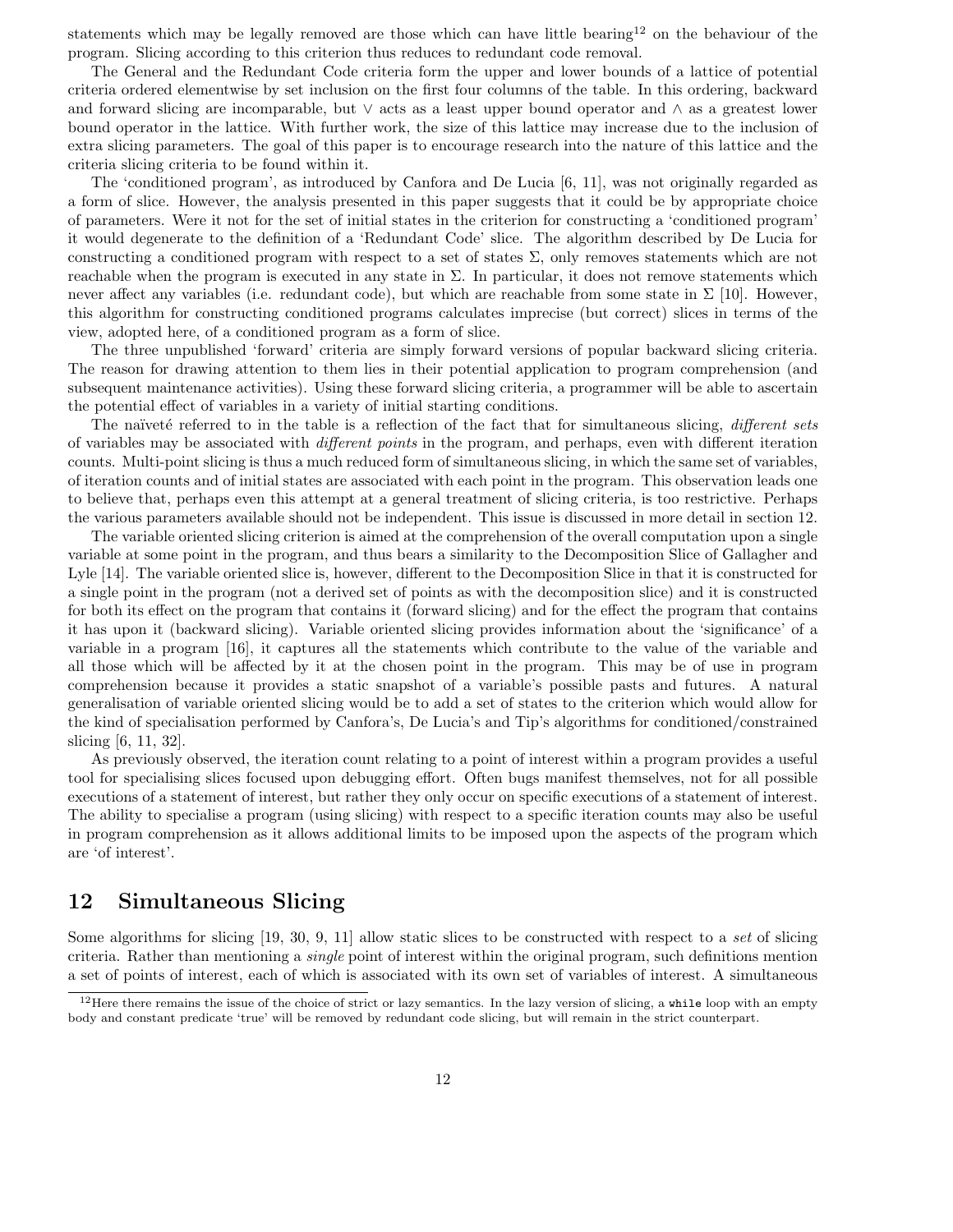| <b>Slicing Paradigm</b>                           | <b>Variables</b>            | <b>Initial</b><br><b>States</b>              | Slice<br>points                      | <b>Iteration</b><br>Counts           | Direction        |
|---------------------------------------------------|-----------------------------|----------------------------------------------|--------------------------------------|--------------------------------------|------------------|
| Weiser                                            | $\mathcal{P}(I)$            | $\{S\}$                                      | singleton                            | $\{N\}$                              | $\boldsymbol{B}$ |
| Static<br>Korel and Laski<br>Dynamic              | $\mathcal{P}(I)$            | all<br>agree<br>on input                     | singleton                            | singleton                            | $\boldsymbol{B}$ |
| Horwitz et al<br>Forward                          | $\mathcal{P}(I)$            | $\{S\}$                                      | singleton                            | $\{N\}$                              | $\overline{F}$   |
| <b>Venkatesh</b><br>Quasi Static                  | $\mathcal{P}(I)$            | all<br>agree<br>input<br>on<br>prefix        | derived<br>singleton                 | $\{\{1\}\}\$                         | $\boldsymbol{B}$ |
| Delucia, Cimitile, Tip<br>Conditioned/Constrained | $\mathcal{P}(I)$            | $\mathcal{P}(S)$                             | singleton                            | $\{N\}$                              | $\boldsymbol{B}$ |
| Gallagher and Lyle<br>Decomposition               | singleton                   | $\{S\}$                                      | derived                              | $\{N\}$                              | $\boldsymbol{B}$ |
| Lakhotia<br>$\boldsymbol{\mathrm{End}}$           | $\mathcal{P}(I)$            | $\{S\}$                                      | derived<br>singleton                 | $\{\{1\}\}\$                         | $\boldsymbol{B}$ |
| De Lucia<br><b>Conditioned Program</b>            | $\{I\}$                     | $\mathcal{P}(S)$                             | $\{N\}$                              | $\{N\}$                              | $B \wedge F$     |
| <b>Unpublished Criteria</b>                       |                             |                                              |                                      |                                      |                  |
| General                                           | $\overline{\mathcal{P}(I)}$ | $\overline{\mathcal{P}(S)}$                  | $\overline{\mathcal{P}(\mathbb{N})}$ | $\overline{\mathcal{P}(\mathbb{N})}$ | $B \vee F$       |
| <b>Forward Pure Dynamic</b>                       | $\mathcal{P}(I)$            | $\overline{\text{all}}$<br>agree<br>on input | singleton                            | $\{N\}$                              | $\overline{F}$   |
| Forward KL Dynamic                                | $\mathcal{P}(I)$            | all<br>agree<br>on input                     | singleton                            | singleton                            | $\boldsymbol{F}$ |
| <b>Forward Conditioned</b>                        | $\mathcal{P}(I)$            | $\overline{\mathcal{P}(S)}$                  | singleton                            | $\overline{\{N\}}$                   | $\boldsymbol{F}$ |
| <b>Pure Dynamic</b>                               | $\mathcal{P}(I)$            | $\overline{\text{all}}$<br>agree<br>on input | singleton                            | $\{N\}$                              | $\boldsymbol{B}$ |
| 'Lakhotia' Start                                  | $\mathcal{P}(I)$            | $\{S\}$                                      | $\{\overline{\{1\}}\}$               | $\left\{ \mathbb{N}\right\}$         | $\cal F$         |
| Naïve Multi                                       | $\overline{\mathcal{P}}(I)$ | $\overline{\{S\}}$                           | $\overline{\mathcal{P}(\mathbb{N})}$ | $\overline{N}$                       | $\boldsymbol{B}$ |
| <b>Naive Iteration</b>                            | $\mathcal{P}(I)$            | $S\}$                                        | singleton                            | $\overline{\mathcal{P}(\mathbb{N})}$ | $\boldsymbol{B}$ |
| Variable Oriented                                 | singleton                   | $\overline{\{S\}}$                           | singleton                            | $\overline{N}$                       | $B \wedge F$     |
| <b>Redundant Code</b>                             | $\{I\}$                     | $\{S\}$                                      | $\{N\}$                              | $\mathbb{N}\}$                       | $B \wedge F$     |

Figure 8: A Few of the Variety of Slicing Criteria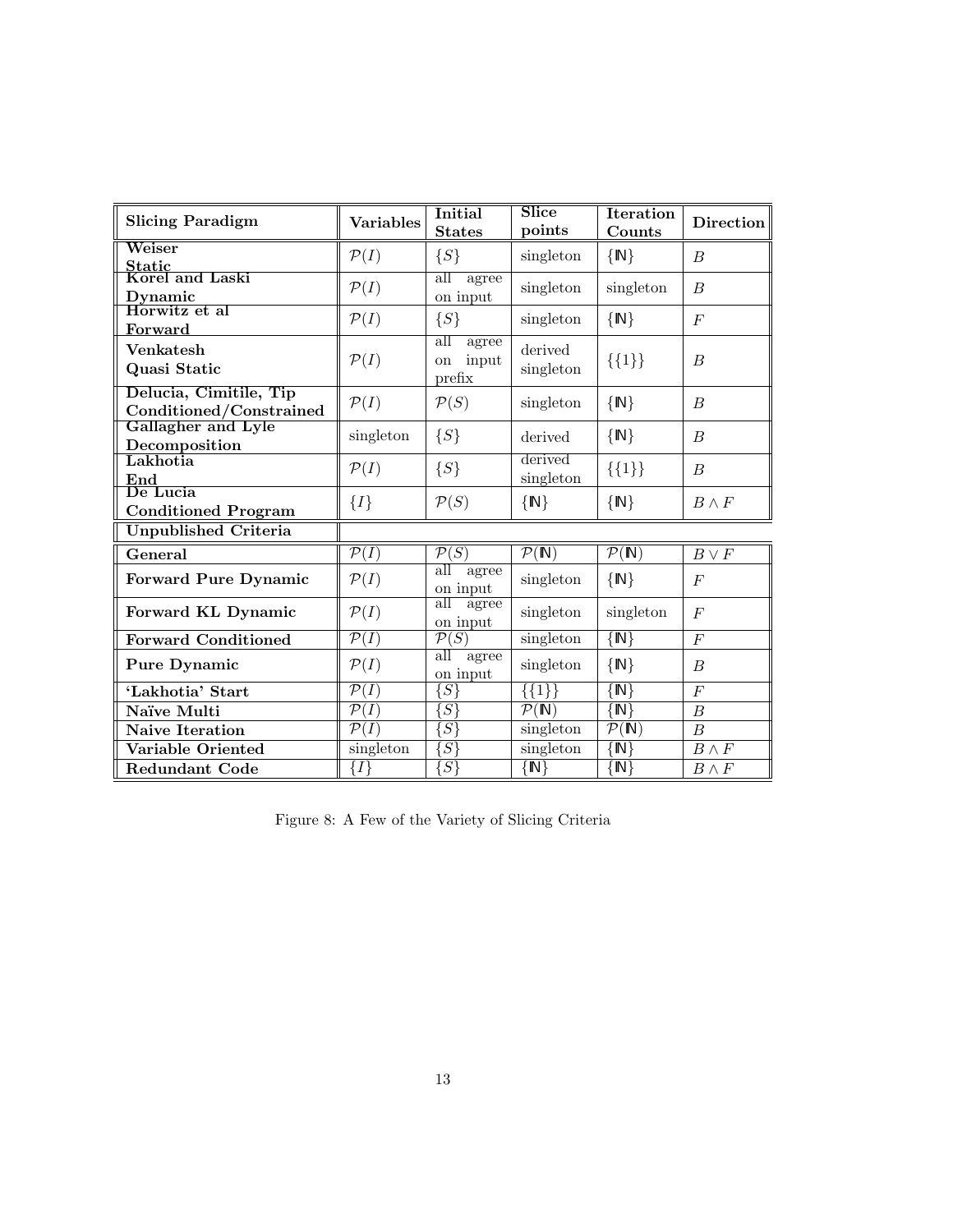static slice is thus a generalisation of definition 1 of static slice (in which the set of slicing criteria is simply a singleton set). However, the concept of simultaneous slicing is also applicable to the other forms of slicing described in this paper.

More importantly perhaps, the possibility of choosing *different* values for criteria parameters for different points within the program opens up considerable potential for sophisticated analyses which may provide assistance in program comprehension. The introduction of various forms of quasi-static slice by Canfora, De Lucia at al, Tip and Venkatesh represents a significant generalisation of slicing in itself. When combined with the concept of simultaneous slicing the approach is further generalised because the set of states identified in these quasi-static criteria can be varied from point to point within the original program. As an example of this generality, consider the general, simultaneous slicing criterion below:

$$
\{(x\}, \{\sigma \mid \sigma(y) > \sigma(x)\}, \{4\}, \{n \mid n \mod 2 = 1\}), (\{y, z\}, \{\sigma \mid \sigma(y) = \sigma(x)\}, \{10, 17\}, \mathbb{N})\}
$$

This simultaneous general criterion contains two slicing criteria, each of which captures an aspect of the semantics of the original program which any slice must preserve. The first criterion requires that the slice preserves the value of the variable  $x$  at statement number 4 if executed in a state where the value of the variable y is greater than that of x and statement number 4 is being executed for the  $n<sup>th</sup>$  occasion where n is an odd number. The second criterion requires that the slice preserves the value of the both the variable  $y$ and the variable z on any occasion when execution reaches statement number 10 or statement number 17 after execution in an initial state in which the value of  $y$  is identical to that of  $x$ .

The technology for constructing such general simultaneous slices appears to be well within reach; the problem of constructing slices with respect to a set of slicing criteria simply reduces to the problem of constructing the union of the slices for each individual criterion [19, 9]. However, it should be pointed out that the problem of constructing slices for particular iteration counts has only been considered in the dynamic paradigm [22], and its extension to the quasi-static paradigm may therefore introduce new problems.

### 13 Conclusion and Future Work

This paper introduces an informal framework in which slicing criteria may be compared and from which new criteria may be constructed in terms of several 'slicing criteria parameters'.

Specifically, it is argued that the Korel and Laski's definition of dynamic slicing [22] introduces a separate concept of iteration count in the construction of slicing criteria, that forward slices can be defined as executable programs, that conditional slicing subsumes pure dynamic, quasi-static and constrained slicing and that the choice of slice 'direction' and lazy/strict semantic preservation all contribute to the variety of slicing criteria which may used to specialise programs. The paper also shows, by example, that the concept of simultaneous slicing can be applied to all the parameters drawn out by this analysis, and introduces a general, possibly too general, definition of a slicing criterion which subsumes many existing slicing criteria.

The parameters involved in the definition of a slicing criterion identified in this paper form a lattice containing many, perhaps even all, well known slicing criteria as well as a wide variety of new criteria which may be useful in source code analysis and comprehension. A formal lattice theoretical model of slicing criteria would be attractive as it would provide a unified framework for comparing approaches to slicing, independent of the algorithms used to construct them. Such a formal framework remains a problem for future work.

The present paper makes no attempt to define algorithms for constructing slices for the new slicing criteria proposed (although many may be constructed using simple extensions of existing slicing technology). Clearly, some of the criteria proposed may turn out to be unimportant. However, the authors believe that the novel criteria which arise from analysis presented here are likely to find fruitful application in program comprehension and related analyses.

## References

[1] Hiralal Agrawal and Joseph R. Horgan. Dynamic program slicing. In ACM SIGPLAN Conference on Programming Language Design and Implementation, pages 246–256, New York, June 1990.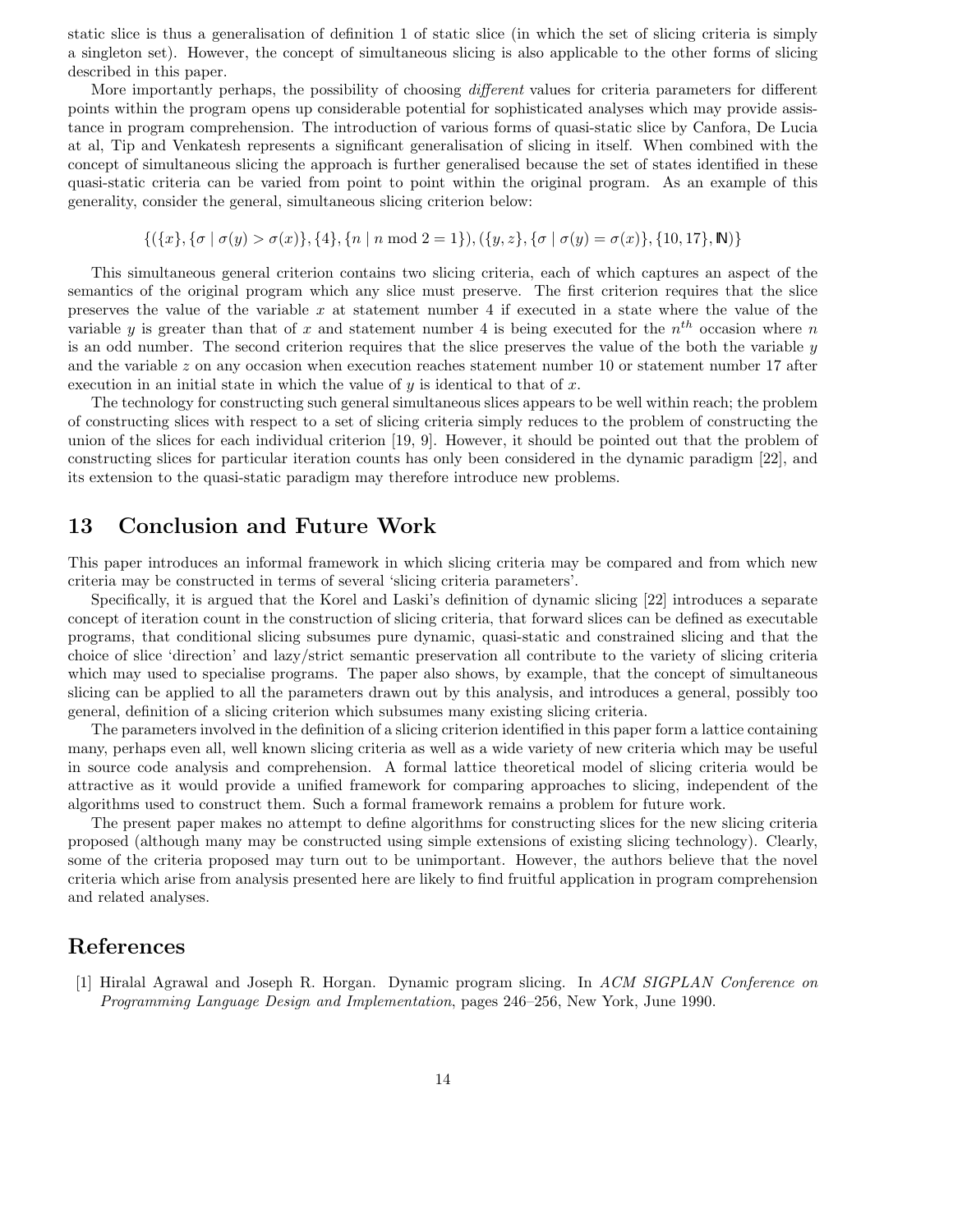- [2] Hiralwal Agrawal, Richard A. DeMillo, Hsin Pan, Eugene H. Spafford, and Chonchanok Viravan. Spyder project.
- [3] Gordon Bell and Malcolm Munro. Using dynamic analysis to improve static analysis. In Malcolm Munro, editor, 2nd UK Workshop on Program Comprehension, Durham, UK, July 1996.
- [4] James M. Bieman and Linda M. Ott. Measuring functional cohesion. IEEE Transactions on Software Engineering, 20(8):644–657, August 1994.
- [5] D. Bjørner, Andrei P. Ershov, and Neil D. Jones. Partial evaluation and mixed computation. North–Holland, 1987.
- [6] G. Canfora, A. Cimitile, Andrea De Lucia, and G. A. Di Lucca. Software salvaging based on conditions. In International Conference on Software Maintenance (ICSM'96), pages 424–433, Victoria, Canada, September 1994. IEEE.
- [7] Robert Cartwright and Matthias Felleisen. The semantics of program dependence. In ACM SIGPLAN Conference on Programming Language Design and Implementation, pages 13–27, 1989.
- [8] Jong–Deok Choi and Jeanne Ferrante. Static slicing in the presence of goto statements. ACM Transactions on Programming Languages and Systems, 16(4):1097–1113, July 1994.
- [9] Sebastian Danicic, Mark Harman, and Yogasundary Sivagurunathan. A parallel algorithm for static program slicing. Information Processing Letters, 56(6):307–313, December 1995.
- [10] Andrea De Lucia. Private communication, 1996.
- [11] Andrea. De Lucia, Anna Rita Fasolino, and Malcolm Munro. Understanding function behaviors through program slicing. In 4th IEEE Workshop on Program Comprehension, Berlin, Germany, March 1996.
- [12] Andrea De Lucia and Malcolm Munro. Program comprehension in a reuse reengineering environment. In Malcolm Munro, editor, 1<sup>st</sup> Durham workshop on program comprehension, Durham University, UK, July 1995.
- [13] Jeanne Ferrante, Karl J. Ottenstein, and Joe D. Warren. The program dependence graph and its use in optimization. ACM Transactions on Programming Languages and Systems, 9:319–349, July 1987.
- [14] Keith B. Gallagher and James R. Lyle. Using program slicing in software maintenance. IEEE Transactions on Software Engineering, 17(8):751–761, August 1991.
- [15] Mark Harman and Sebastian Danicic. Using program slicing to simplify testing. Journal of Software Testing, Verification and Reliability, 5:143–162, September 1995.
- [16] Mark Harman and Sebastian Danicic. Towards the measurement of objects. In Martin Shepperd, editor, 1<sup>st</sup> Bournemouth Metrics Workshop, Bournemouth University, UK, April 1996.
- [17] Mark Harman, Sebastian Danicic, and Yogasundary Sivagurunathan. Program comprehension assisted by slicing and transformation. In Malcolm Munro, editor,  $1^{st}$  Durham workshop on program comprehension, Durham University, UK, July 1995.
- [18] Susan Horwitz, Thomas Reps, and David Binkley. Interprocedural slicing using dependence graphs. In ACM SIGPLAN Conference on Programming Language Design and Implementation, pages 25–46, Atlanta, Georgia, June 1988. Proceedings in SIGPLAN Notices, 23(7), pp.35–46, 1988.
- [19] Susan Horwitz, Thomas Reps, and David Binkley. Interprocedural slicing using dependence graphs. ACM Transactions on Programming Languages and Systems, 12:26–61, 1990. Extended version of [18].
- [20] Daniel Jackson and Eugene J. Rollins. Chopping: A generalisation of slicing. Technical Report CMU-CS-94-169, School of Computer Science, Carnegie Mellon University, Pittsburgh, PA, July 1994.